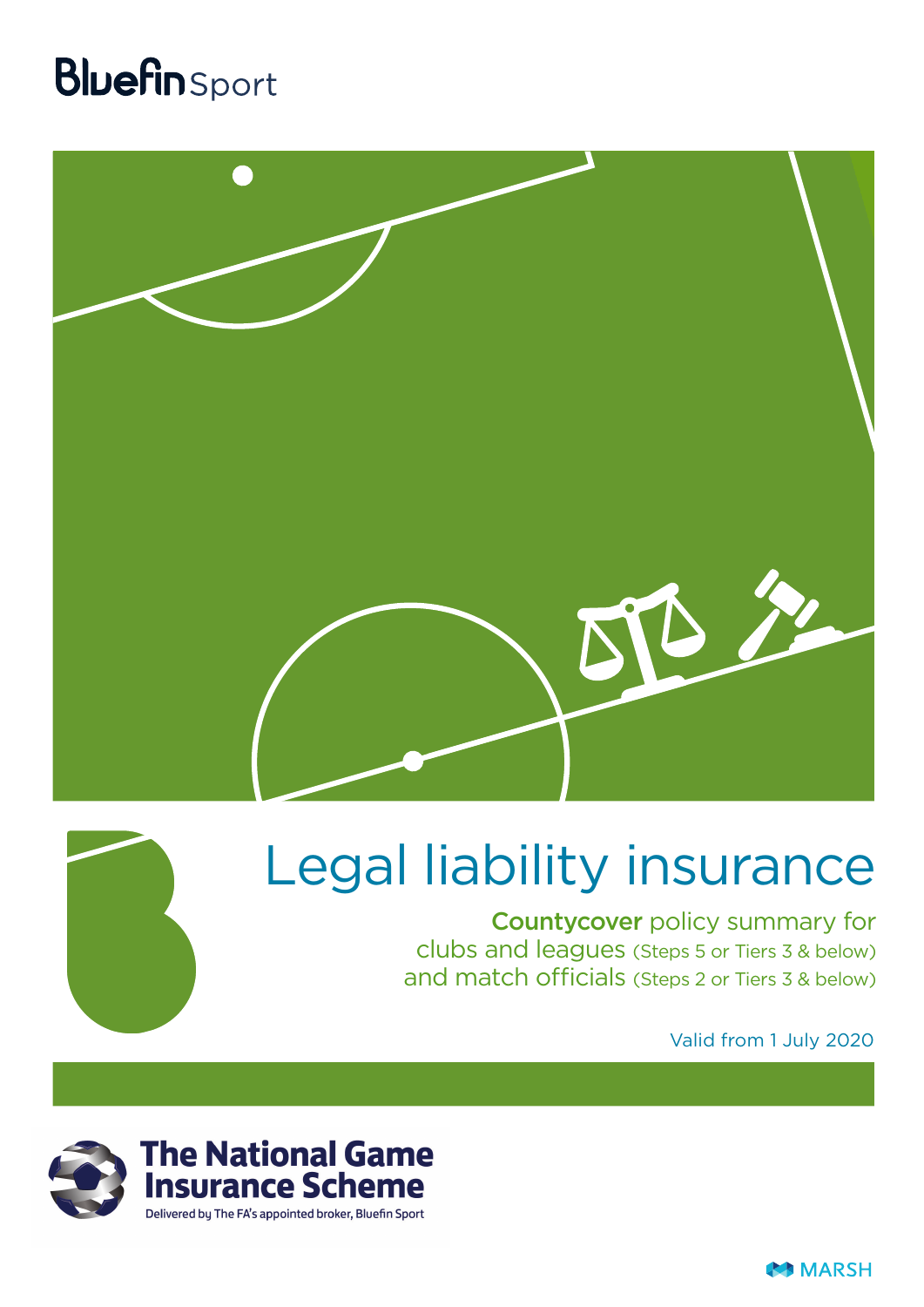## Five elements of cover in one package

We have worked in conjunction with The FA and County Football Associations to create this liability insurance policy for clubs, leagues and match officials.

### What is the National Game Insurance Scheme (NGIS)?

In 2012, The FA carried out a review of insurance across grassroots football which highlighted a lack of guidelines, and prompted the introduction of minimum standards across all Counties.

The National Game Insurance Scheme (NGIS) has been designed to address this by raising the standard of insurance covers available and to provide more affordable solutions to grassroots football.

### About Bluefin Sport and our relationship with The FA



### The National Game **Insurance Scheme** Delivered bu The FA's appointed broker. Bluefin Sport

Bluefin Sport is a specialist division of Marsh Ltd with dedicated teams across the UK offering insurance broking and risk management advice to the world of sport.

We are currently one of the leading providers of football insurance in the UK with clients ranging from grassroots through to the Premier League.

Testament to our success in football was our appointment in 2012 by The FA as the approved insurance broker to deliver the National Game Insurance Scheme (NGIS). Together with The FA, we want to encourage protection for all those involved in the game.



**How we use you data.** If you are interested in how we use your personal information and how you may exercise your rights in respect of that information, please refer to the Marsh Privacy Notice https://www.marsh.com/uk/privacy-notice.html.

### **Important note:**

This insurance applies to both adult and youth football. Cover applies to all FA recognised and sanctioned forms of football, including Futsal and Powerchair **Football** 

### Teams and leagues:

In respect of adult football the cover will only operate for any club, league or team that plays at Step 5 and below (men's) or Tier 3 and below (women's).

Please contact Bluefin Sport if your club or any team plays in Step 4 and above or Tier 2 and above.

Cover automatically includes both a club and league's commercial activities, but in respect of the operation of a licensed premises, cover will only be provided if turnover/revenue for this commercial aspect is less than £30,000. For any licensed premises activities that exceed this threshold, then you will require separate cover so please contact Bluefin Sport.

### Match officials:

The cover applies in respect of a match official whilst officiating in a football match which is sanctioned by their parent County FA and/or The Football Association, at Step 2 and below (men's) or Tier 3 and below (women's).

**This leaflet provides a brief summary of the features, benefits, and limitations of the cover provided by the Countycover liability policy, arranged by Bluefin Sport and underwritten by Catlin Underwriting Agencies Ltd.**

### Contents:

- What is Countycover? (p.3)
- Five elements of cover (p.3)
- How do I purchase the cover? (p.3)
- Is Countycover adequate for my club/league? (p.3)
- Policy excesses (p.3)
- Period of insurance (p.4)
- 'Player to Player' liability cover (p.4)
- Cover for club tournaments and fundraising events (p.4)
- The insurer (p.4)
- Summary of the covers and significant exclusions (p.6-7)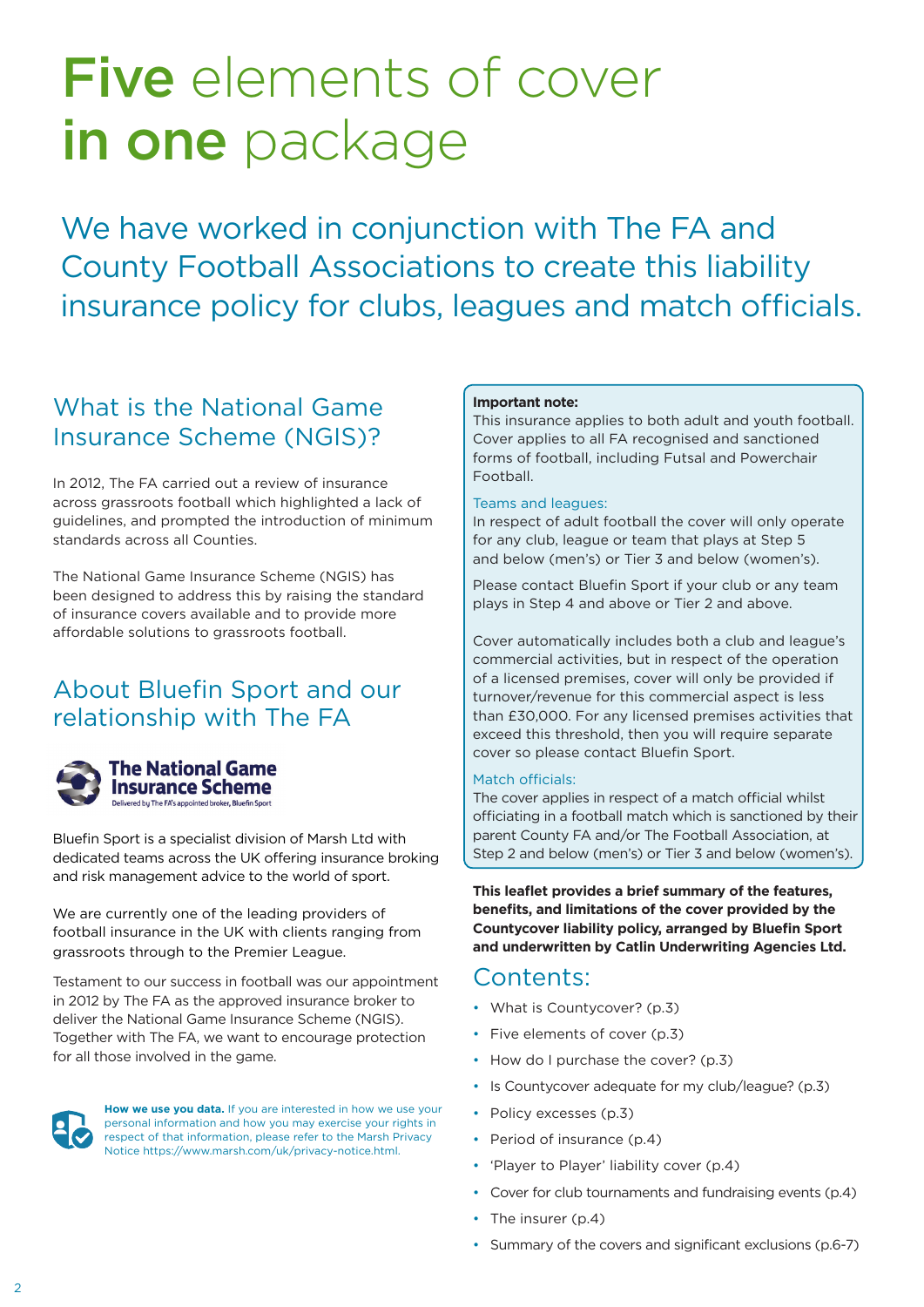# About the policy

### What is Countycover?

This specialist legal liability insurance package has been designed to provide cover for County Football Associations (CFAs) and their affiliated member clubs, leagues and match officials.

### Five elements of cover

Our exclusive policy consists of:

### 1. Public & products liability



Provides protection against legal liability for bodily injury to third parties and damage to third party property. Includes 'Player to Player' legal defence costs (See 'Player to Player' liability cover heading on page 4).

### 2. Employers' liability



Provides cover in respect of claims made against the club for injuries caused to an employee of the club arising out of and in the course of such employment.

### 3. Officers & committee liability



Provides cover for claims made directly against individuals at the club, e.g. officer, committee member, director and/or trustee for alleged wrongful acts.

### 4. Professional indemnity



Liability cover for claims made against the club for negligent acts, errors or ommissions, libel, slander and defamation. Includes cover for coaching activities that may be given in return for a fee.



 $+$ 

+

+

### 5. Cyber liability



Provides cover for your liability that can arise from collecting and storing personal data electronically or from operating on the internet.

### How do I purchase this cover?

By CFAs arranging cover as a group insurance scheme it means that premiums are more affordable to their affiliated clubs and leagues at the lower levels of the game.

Cover can be obtained via the affiliation process and premiums are per member club, regardless of the number of teams. Leagues and competitions can purchase the cover at the same price as clubs.

Further details of this policy can be found overleaf. As this is a summary of cover it does not include all the policy benefits, limits and exclusions. Full terms, conditions and exclusions are shown in the master policy document, a copy of which is available on request or at bluefinsport.co.uk/ngis.

### Is Countycover adequate for my club/league?

This policy is designed to meet the demands and needs of the majority of CFAs and their amateur and semi professional clubs/leagues (at Step 5 and below and Tier 3 and below) that wish to protect themselves against third party liability. Cover extends to include property owners' liability for clubs/leagues that own a clubhouse, changing facility or stands.

The above statements do not constitute advice or a personal recommendation for this policy. Should you require advice please contact Bluefin Sport.

I**t is important to note** that the policy automatically includes both a club and league's commercial activities, but in respect of the operation of a licensed premises, cover will only be provided if turnover/revenue for this commercial aspect is less than £30,000. For any licensed premises activities that exceed this threshold, then you will require separate cover.

We can provide quotations for the operation of licensed premises including combined insurance packages for buildings, contents and employers liability if required.

### Policy excesses

- Public liability: £100 for each and every claim in respect of damage to property only. This is reduced to just £25 in respect of claims for damage to glass/ windows.
- Employers liability: No excess.
- Officers and committee liability: £250 each and every claim.
- Professional indemnity: £100 each and every claim.
- Cyber liability: £250 each and every claim.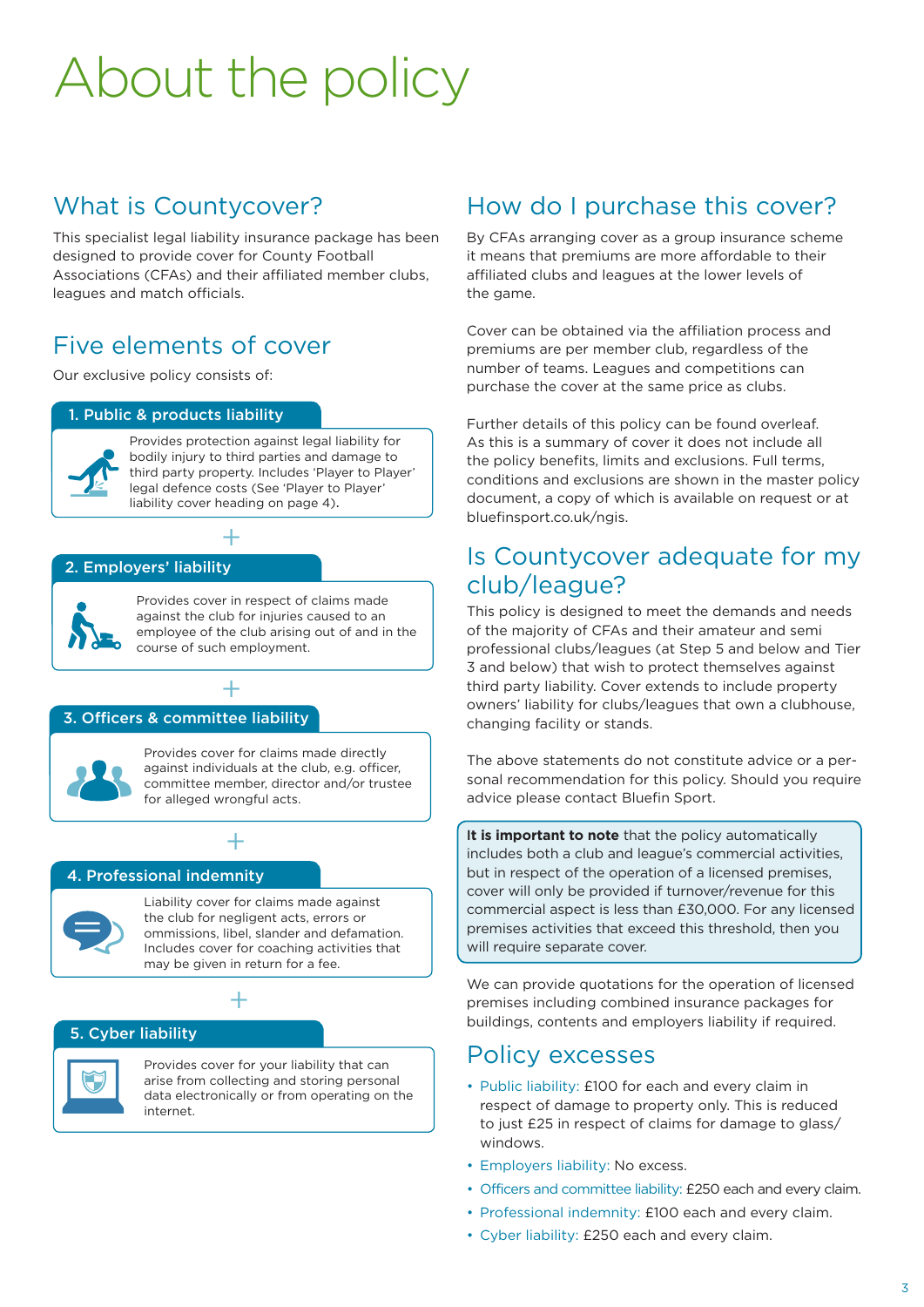## More about the policy

### The period of insurance

Cover will be provided for 12 months from 1 July 2020 or the date a club/league affiliates to the County Football Association and cover agreed, whichever is later. The scheme is annually renewable on 1 July the following year.

### 'Player to Player' liability cover

'Player to Player' is a term used to define a situation where a claim arises from one player injuring another whilst participating in a game or training.

Countycover does not cover 'Player to Player' incidents. However, the policy may pay up to £250,000 towards legal defence costs to defend an action brought by a player from another club, subject to the terms, conditions and exclusions of the policy, and provided that the insurer believes there is a strong possibility of successfully defending the allegation.

The provision of legal defence cover is designed to protect the innocent party. It is important to note that this will not provide cover for any damages legally awarded.

### Cover for club tournaments and fundraising events

Cover applies to legal liability arising from club fund raising and tournament events up to 5,000 attendees per day but excluding any hazardous activity, as detailed within the policy wording. However, the policy can usually be extended to cover hazardous activities subject to an additional premium, and will be reviewed on an individual basis depending on the information provided. Most tournaments will need to be sanctioned by your CFA.

**Please note:** Cover includes bonfires and fireworks displays, but this will be subject to agreed event plan criteria (see glossary page 8).

Please note: the policy does not include cover for event cancellation, abandonment, curtailment or event property. Contact us if you wish to arrange this.

### The insurer

The policy is underwritten by Catlin Underwriting Agencies. Their Sport & Leisure team has significant industry experience, knowledge, technical know-how and embedded product expertise. To learn more, visit axaxl.com

### Require assistance?

This is a summary of the policy that would be provided if your club/league opt to take cover via affiliation to your County Football Association. It is designed to provide information for you to decide whether or not your club/ league falls inside or outside the scope of the cover.

If you are uncertain as to whether cover is appropriate for you, please contact us and we will be happy to discuss your requirements in more detail.

0345 872 5060 nationalgame@bluefinsport.co.uk bluefinsport.co.uk/ngis

### At a glance - is this cover right for you?

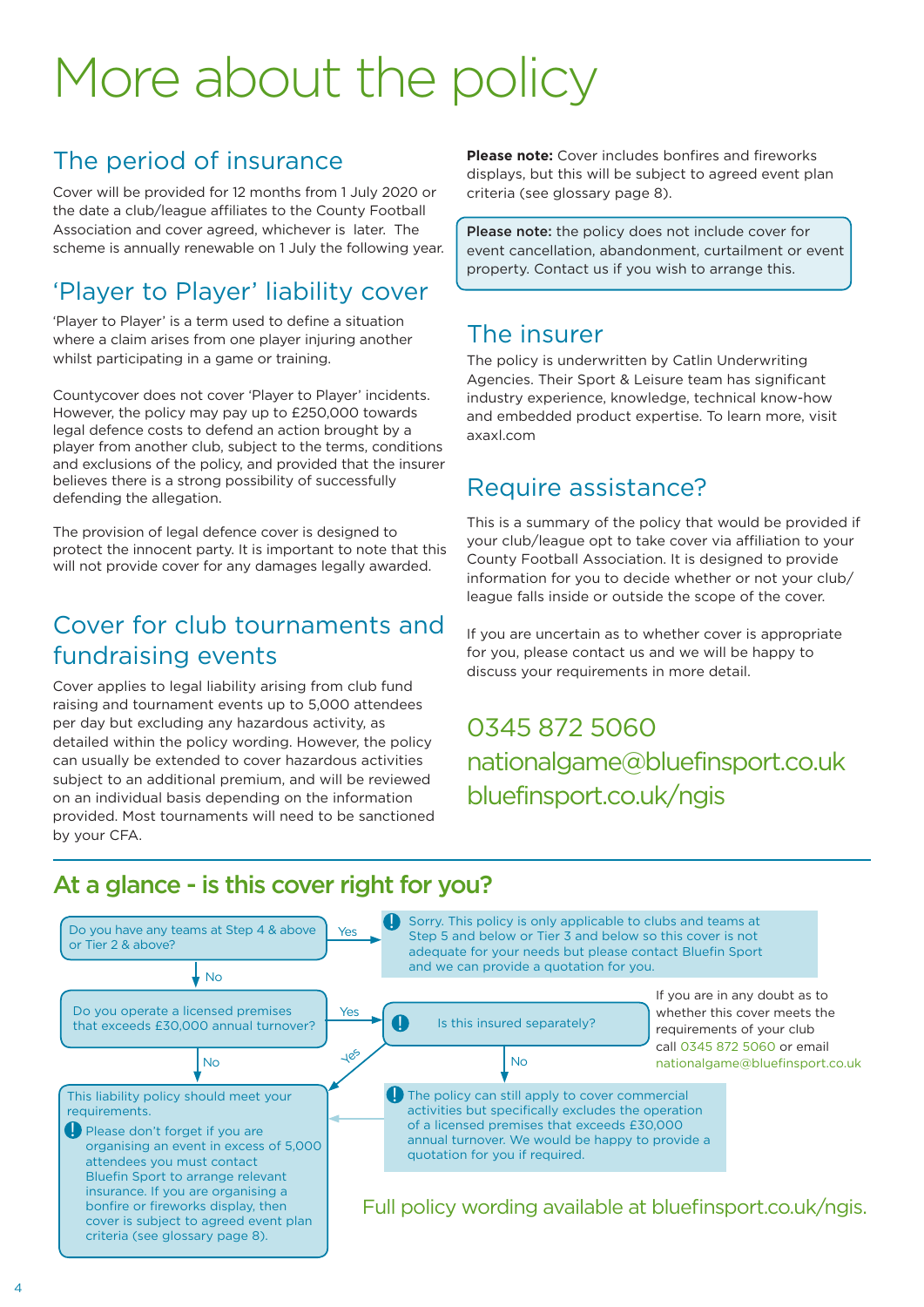## Some claims examples and FAQs

### 1. Public & products liability

### Why should I have it?

### Claims examples:

the pitch into<br>
the post was ere<br>
dinjury could lior action. The expertence of the post<br>
all competition<br>
the club rece<br>
the club were<br>
the club were<br>
the club were 1) A player slid off the pitch into a concrete post. It was alleged that the post was erected too close to the playing surface and injury could have been avoided if the club had taken prior action. The club were held liable for the injury to the player.

2) During a football competition the club provided their own barbeque and supplied burgers and snacks. Following the event the club received news of several cases of food poisoning from various people that had attended the event. The club were held responsible.

### 2. Employers liability

### Why should I have it?

### Claims example:

A club asked a 'volunteer' if he would put the nets up on a regular basis in return for a small monetary reward. The club supplied a wooden stepladder to help fulfil the task.

2 The stepladder collapsed whilst the volunteer was using it and resulted in sustaining an injury. It was proven that the stepladder was rotten and unsuitable for the task at hand. The club were held liable under employers liability because of the master-servant relationship.

### 3. Officers & committee liability

### Why should I have it?

#### Claims example:

Prs &<br>
nittee liabilit<br>
I have it?<br>
ttee meeting club mem<br>
ting to club member B.<br>
this statement and later<br>
lub member A for allege During a committee meeting club member A read out a statement relating to club member B. Club member B took offence to this statement and later pursued legal action against club member A for alleged defamation of character.

### 4. Professional indemnity

### Why should I have it?

Claims example:

e:<br>e:<br>decided to bring in a new<br>. A few players reported b<br>eged that these injuries w<br>ining regime and the advice<br>in giving the players.<br>ry were pursued against the data divide he had given. The<br>the club coach in this part A club coach decided to bring in a new warm-up regime before a game. A few players reported back pains a week later. It was alleged that these injuries were as a result of the new training regime and the advice that the club coach had been giving the players.

Claims for injury were pursued against the coach for the instruction and advice he had given. The policy offered protection to the club coach in this particular case.

### 5. Cyber liability

### Why should I have it?

Claims example:

First that the term of the state of the state of the state of the state of the state of the state of the state of the loss of the loss of data in address of the state of the loss of data in address of the loss of data in a A club official drove to work with a laptop on back seat of the car. Whilst stopped at a set of lights a thief reached in and stole the laptop which happened to contain information on club members, including names and address, contact numbers, dates of birth, nationalities and some bank details.

The club had to advise all their members and organisations of the loss of data in addition to having to deal with some adverse publicity.

### Frequently asked questions

#### Q: Does the policy cover third party injuries sustained inside a clubhouse?

A: Yes. The policy is designed to cover slips, trips and falls due to your negligence.

#### Q: Can we have a 'Lads v Dads' match?

A: No. County FA's do not sanction these types of activities. We have received claims in the past following serious injuries in these types of games.

### Q: Does the policy cover injury to players?

A: This is a liability policy only so is designed to provide protection for claims made against you if you are found to be at fault or negligent in some way. For players to be protected for injury, regardless of blame, clubs should consider buying personal accident insurance. Visit bluefinsport.co.uk/ngis for further information.

#### Q: Are soccer tots covered?

A: Yes. There are no age restrictions to the liability policies however, it is recommended that for children under 5 years of age their parent or guardian remains with their child.

#### Q: Are coaches covered?

A: Coaches are covered whilst working solely for the club but not independently.

#### Q: We are having a bonfire and firework display. Are we covered?

A: Yes but cover is subject to agreed event plan criteria. Please refer to the glossary.

#### Q: My kit/phone was stolen having been left in the changing rooms whilst I played – can I make a claim

A: In the first instance this type of claim needs to be referred to your own insurance provider, i.e. mobile phone insurance or household cover. Your own club may have a contents policy which potentially could cover items away from the club. A liability claim will only be successful if the club has acted in a negligent fashion.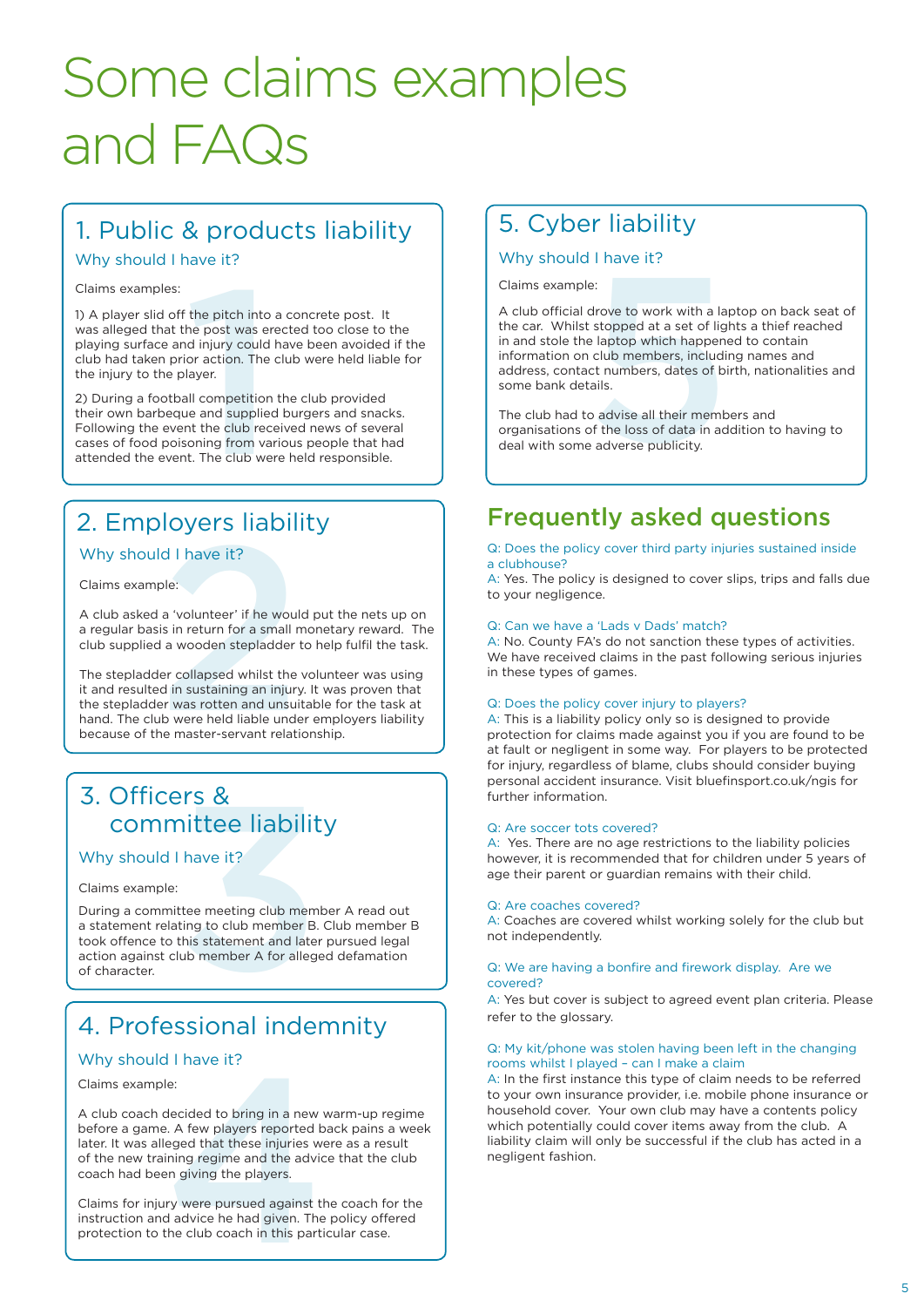## The policy cover summary

### 1. Public & products liability | £10,000,000

Protection against legal liability for bodily injury to third parties and/or damage to their property including nuisance, trespass or interference up to a limit of indemnity of £10,000,000.

### Countycover:

### Cover includes:

- The organised activities of semi-professional and amateur football clubs/leagues (covers Step 5 & below and Tier 3 & below) and members of the County Football Association.
- Club social and fundraising events up to 5,000 attendees per day but excluding driving events, inflatables, water sports or any activity above 3 metres off the ground. Cover for bonfires and fireworks displays is subject to agreed event plan criteria (see glossary).
- Property owner's liability, including liability for spectator stands, temporary or permanent.
- Legal defence costs in the event of 'Player to Player' (participant to participant) up to £250,000. This does not cover any award or damages that may be given.
- Liability for loss of or damage to premises hired, leased or rented to the insured club/league.
- Member to member liability for any member of an insured club whilst engaged in club activities but excluding any active participation in the sport. This cover applies in the event of one individual member of the club making a claim against the club or another member.
- Referees/match officials whilst refereeing County affiliated competitions, including any stand-in referees (covers Step 2 & below and Tier 3 & below in England).
- Volunteers of the insured club/league whilst acting on behalf of the club/league.
- Products liability sale or supply of club memorabilia, replica kit, programmes, food and drink.
- No fault property damage up to £1,000.
- Special third party property damage extension for windows/ windscreens. Excess is reduced to just £25 for claims up to £2,000.
- First aid. Administering of first aid at an organised club/league activity is included for club members other than when such persons are indemnified under a medical malpractice or other insurance.
- Coaching activities of the club/association only (but not if provided in return for a fee – see professional indemnity extension).
- Abuse cover is only available for all persons involved in an official capacity (e.g. managers, coaches, members and officials) who are involved with football activities for youth and/or vulnerable adults.
- Car parks for which you are responsible. It is a condition that you have a clearly displayed disclaimer of liability for any loss or damage to any motor vehicle. This disclaimer is to be situated in a prominent position in your car park.
- Designated changing facilities owned or operated by you. It is a condition that you have a disclaimer of liability for any loss or damage within the cloakroom. The notice must be prominently displayed in or adjacent to the cloakroom. An attendant must be on duty therein throughout the whole of the time the cloakroom is in use or it must be adequately locked if unattended.
- Health and Safety at Work Act Prosecution defence costs.
- Court attendance compensation.
- Motor vehicles used for club activities which are not licensed for road use e.g. 'sit-on' mowers.

### Main exceptions:

- The first part of any claim (your excess).
- Liability arising from property ownership with regards to the operation of licensed premises if turnover/revenue exceeds £30,000 per year.
- 'Player to Player' liability.
- Assault, battery or any intentional or pre-meditated or malicious or deliberate violence, criminal act or acts or intent to cause harm or gross negligence.
- Actions of a player whilst under club, league or association suspension.
- Hazardous activities.
- Fireworks or bonfire displays that do not meet agreed event plan criteria.
- Loss or damage to property in your custody or control (other than damage to property comprising premises leased or rented by you).
- Fines, liquidated damages or penalties.
- Advice, design or specification given by or on behalf of the insured club or league for a fee. Professional services rendered by or on behalf of the insured.
- Gradual pollution or contamination.
- Contractual liability.
- Asbestos.
- Products manufactured.
- Geographical limit excludes the United States of America and Canada.

### Limitations:

- Car parks cover limited to £50,000 per vehicle.
- Commercial activities which generate an income in excess of £30,000 annually in respect of a licensed premises.
- Designated changing facilities cover limited to £10,000 in respect of visitors effects.
- Court attendance compensation limited to £250 for any director or partner of the insured club/league, £250 for any employee.
- 'Player to Player' legal defence costs limited to £250,000.
- Abuse cover is limited to £1,000,000 and excludes any liability arising from an act of any person who has not been checked by the Disclosure & Barring Service (DBS) and does not hold evidence of current clear DBS status.
- Special third party property damage excess reduction for windows/windscreens only applies if total cost of damage in the year is less than £2,000.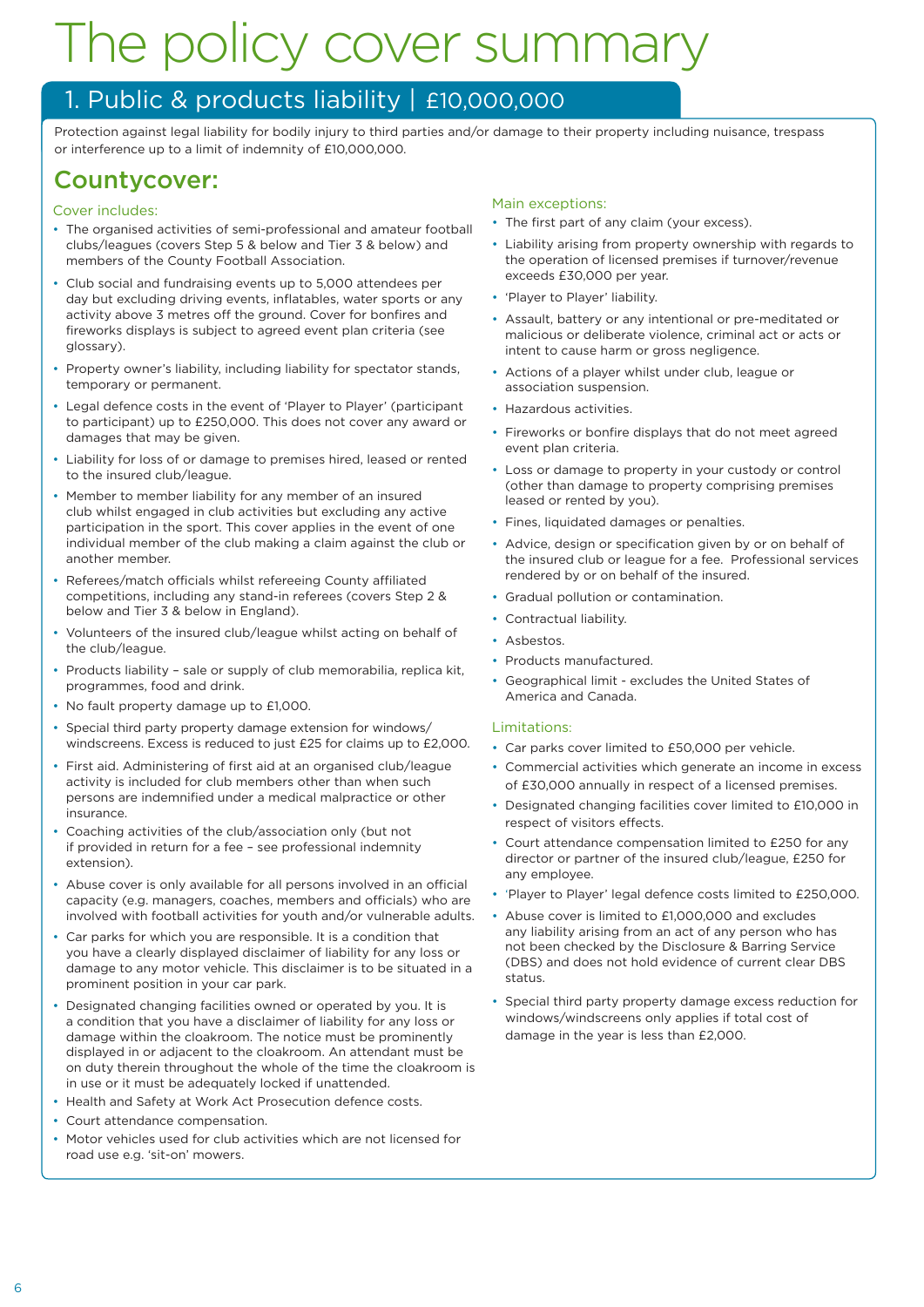### 2. Employers liability | £10,000,000

Protection against legal liability in respect of claims made for injuries caused to any volunteer or employee of the club/league arising out of and in the course of such employment.

### Cover includes:

• A £10,000,000 limit of indemnity (£5,000,000 in respect of terrorism and asbestos).

### 3. Officers & committee liability | £10,000,000

### Cover includes:

- Claims brought against officers, committee members, directors and trustees for wrongful acts.
- Legal costs for allegations of breach of health and safety legislation including corporate manslaughter.
- Legal costs of representation at an investigation, e.g. health and safety or employment.
- Legal costs for allegations of fraud or dishonesty (until judgement .or admission).
- Direct financial loss following dishonesty of employees or volunteers (£1,000 limit).

This section of the policy is written on a 'claims made' basis - please refer to the glossary.

### Main exceptions:

- Dishonesty and fraud.
- Breach of professional duty.
- Bodily injury, property damage, pollution, nuclear risks and war.
- Prior claims and circumstances made or intimated before the inception date, or arising from any circumstance of which any officer, trustee, director or committee member was aware prior to the inception date.

• The first part of any claim (your excess).

Prior claims, investigations and circumstances.

• Deliberate or dishonest acts.

Breach of contract.

### 4. Professional indemnity | £10,000,000

### Cover includes: Main exceptions: Main exceptions:

- Defence costs and awards for claims made against the club/ league for negligent acts, errors or omissions, libel, slander and defamation.
- Football coaching and associated advice given by persons appropriately qualified, in connection with the sport, involving a fee for and on behalf of the club/league.

This section of the policy is written on a 'claims made' basis - please refer to the glossary.

### Explanatory note for sections 3 and 4 notes:

As a club/league officer, committee member, director or trustee you accept ultimate responsibility for directing the affairs of your club or league, ensuring that it remains solvent, well run and meets the needs for which it has been established. Delegating responsibilities is common, however, as an officer, committee member, director or trustee you retain the ultimate responsibility for any decisions or action taken, for example accepting new members or directing how club funds are to be used.

Clubs and leagues can be subject to a large number of rules and regulations. Officers, committee members, directors and trustees also need to be aware of these requirements and must ensure that the club or league complies. What you have to comply with will vary depending on your activities or your size. Examples include compliance with:

- Legislation concerning racial, sexual and age harassment and discrimination.
- Employment law for any club/league employing staff (this may include volunteers).
- Health and safety regulations including those relating to employees, club or league members and the general public.

The following covers would provide officers and committee liability and professional indemnity insurance. To protect your personal assets these covers include claims brought against individuals.

### 5. Cyber liability | £500,000

- The content of the club/league's website, email, intranet or extranet, including alterations or additions made by a hacker, for actual or alleged infringement of any intellectual property rights, including any copyright, trademark, passing off or linking to or framing of another page; or defamation, including libel, slander or malicious falsehood.
- The negligent transmission of a computer virus to anyone with whom the Insured does business or to anyone who uses the Insured's website in the course of their business.
- A breach, violation or infringement of any right to privacy, consumer data protection law, or other legal protection for personal data.
- The unauthorised collection or misuse of any data concerning any customer or potential customer which is either confidential or subject to statutory restrictions on its use and which the Insured obtained through the internet or extranet or website and holds electronically.

This section of the policy is written on a 'claims made' basis - please refer to the glossary.

### Cover includes:  $\blacksquare$

- The first part of any claim (your excess).
- Deliberate or dishonest acts.
- Prior claims, investigations and circumstances.
- Breach of contract.

### **Important conditions:**

You must:

- Take reasonable steps to use, maintain and upgrade any program which protects against computer viruses or any unauthorised use of or access to the insured's computer system, network, electronic link or website.
- Make back-up copies of any data, file or program at reasonably frequent intervals.
- Cancel any username, password or other security protection after the insured became aware or had reasonable grounds to suspect that it had been made available to any unauthorised person.
- Make reasonable steps to ensure that all personal data held by the Insured is encrypted.